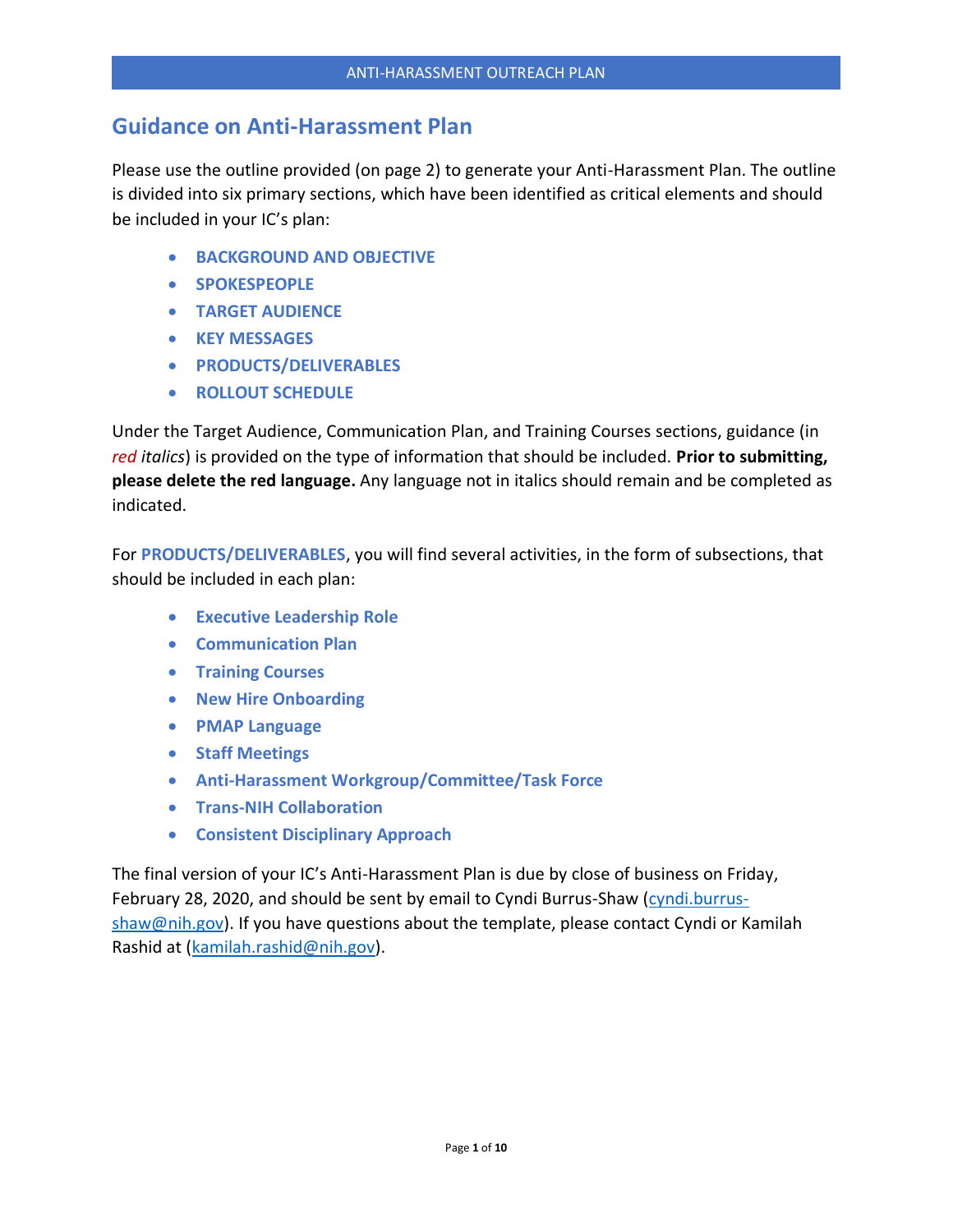

National Human Genome Research Institute

**NIH NHGRI Anti-Harassment Outreach Plan Date: 02/28/2020**

## **BACKGROUND AND OBJECTIVE:**

The National Human Genome Research Institute (NHGRI) is committed to maintaining a work environment that is courteous, respectful, and free from harassing behaviors for its employees, contractors, volunteers, interns, and visitors. NHGRI has a no-tolerance policy in regard to harassment, and this extends to work environments in all settings, including NHGRI-funded locations. Inappropriate workplace behavior and unlawful harassment are inconsistent with the Institute's fundamental values. Harassment damages the careers of those who have encountered it and can leave scars and psychological effects that reverberate for a lifetime. To foster and support a work environment free of harassment, NHGRI is bolstering its policies, guidelines, requirements, and communications to make our expectations clear to NHGRI's workforce. In support of the NIH Anti-Harassment efforts managed by the NIH Civil Program, NHGRI proposes the following activities to reinforce anti-harassment and civility across the institute.

## **SPOKESPEOPLE:**

Members of the Director's Working Group (Senior Leadership)

- **Dr. Eric Green**, Director
- **Dr. Daniel Kastner,** Scientific Director
- **Dr. Paul Liu,** Deputy Scientific Director
- **Dr. Teri Manolio**, Director, Division of Genomic Medicine
- **Dr. Larry Brody**, Director, Division of Genomics and Society
- **Dr. Vence Bonham,** Senior Advisor for Genomics and Health Disparities
- **Dr. Bettie Graham,** Director, Division of Extramural Operations
- **Dr. Carolyn Hutter**, Director, Division of Genome Sciences
- **Dr. Benjamin Solomon,** Clinical Director
- **Mrs. Ellen Rolfes,** Executive Officer

Additional Spokespeople:

- **Mrs. Emily Neveux,** Deputy Executive Officer
- **Mr. Paul Cheung,** Management Analyst
- **Dr. Faith Harrow,** Intramural Training Program Coordinator (representing trainees)
- **Dr. Bill Pavan,** Chief, Genetics Diseases Research Branch; Senior Investigator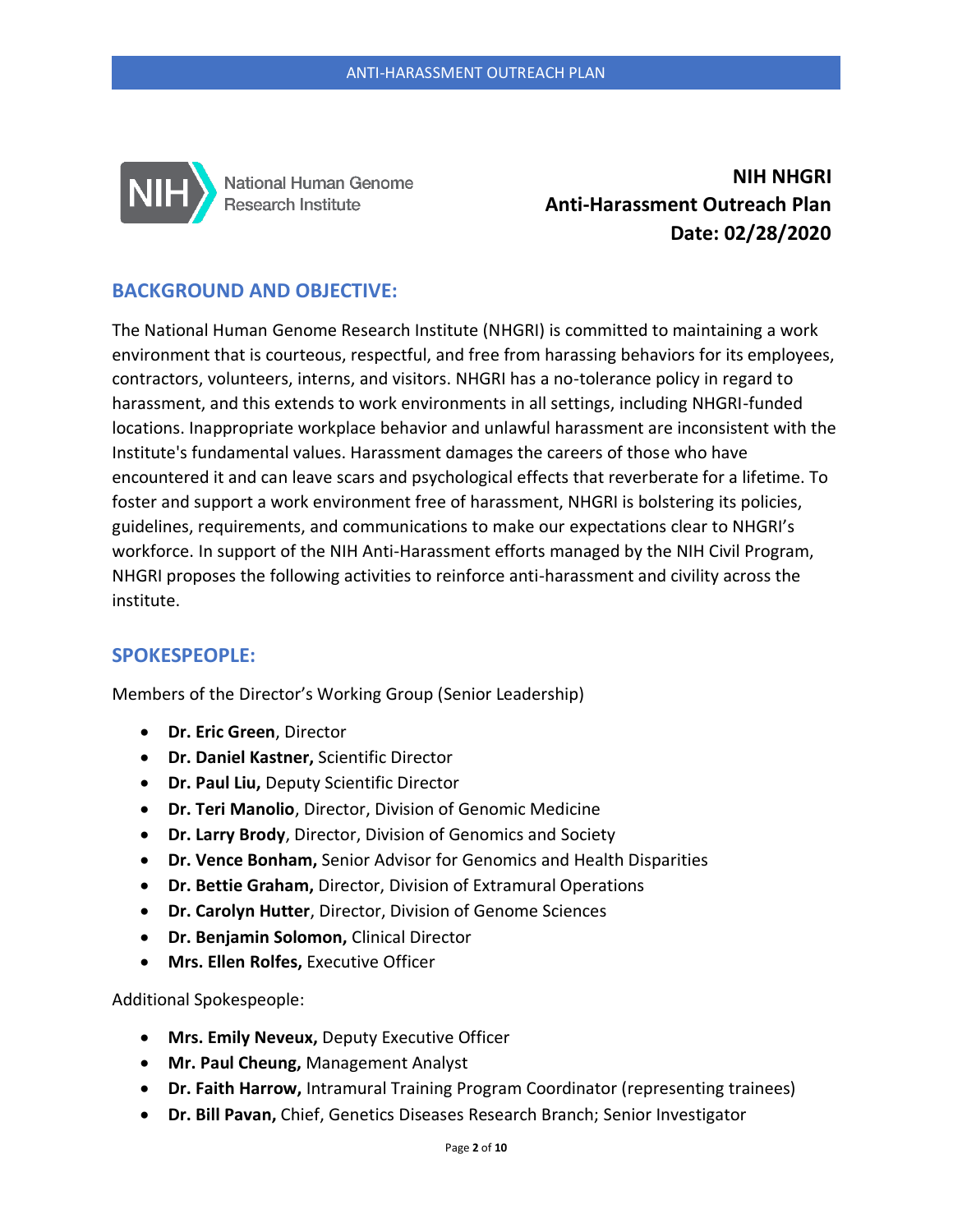- **Dr. Julie Segre,** Chief, Translational and Functional Genomics Branch; Senior Investigator
- **Ms. Sarah Bates,** Chief, Communications and Public Liaison Branch
- **Dr. Luis Cubano,** Extramural Training Program Director, Division of Genomic Medicine

#### **TARGET AUDIENCE:**

All NHGRI employees and supervisors, contractors, trainees/fellows, volunteers, and visitors.

## **KEY MESSAGES:**

NHGRI and the NIH are committed to creating and maintaining a work environment that is free of harassment and other inappropriate conduct. It will require participation by all of us to ensure that harassment doesn't work here.

In support of the NIH's Anti-Harassment program, NHGRI will provide NHGRI staff with resources and training opportunities to raise awareness of NIH anti-harassment policies, procedures, requirements, and tools that can be used in the workplace to prevent harassment.

## **PRODUCTS/DELIVERABLES:**

**Executive Leadership Role:** NHGRI's Executive Leadership will take the initiative to demonstrate and actively support high standards of integrity within the NHGRI work environment; proactively communicate NIH/NHGRI anti-harassment policies and the rights and responsibilities of NHGRI staff; actively report and address any instances of harassment in partnership with Civil; ensure that the workplace is free of harassment; and hold staff accountable if harassment occurs.

**Targeted Assessment:** Based on survey results, it is clear that NHGRI staff are not reporting instances of harassment for a variety of reasons, including feelings that the actions were not severe enough, that nothing will be done to address it, or because of fear of retaliation. However, the survey results do not provide enough information to determine why staff feel this way or whether new resources will prove effective to provide a safe environment to report such instances. NHGRI would like to explore this more and plans to hire a contractor to conduct focus groups with several groups across the NHGRI in hopes of gaining more insight.

#### **Communication Plan:**

NHGRI Internal Web Presence: NHGRI will establish and maintain an Anti-Harassment web page that includes a comprehensive and centralized page to house key documents including:

➢ NHGRI Director Statement on harassment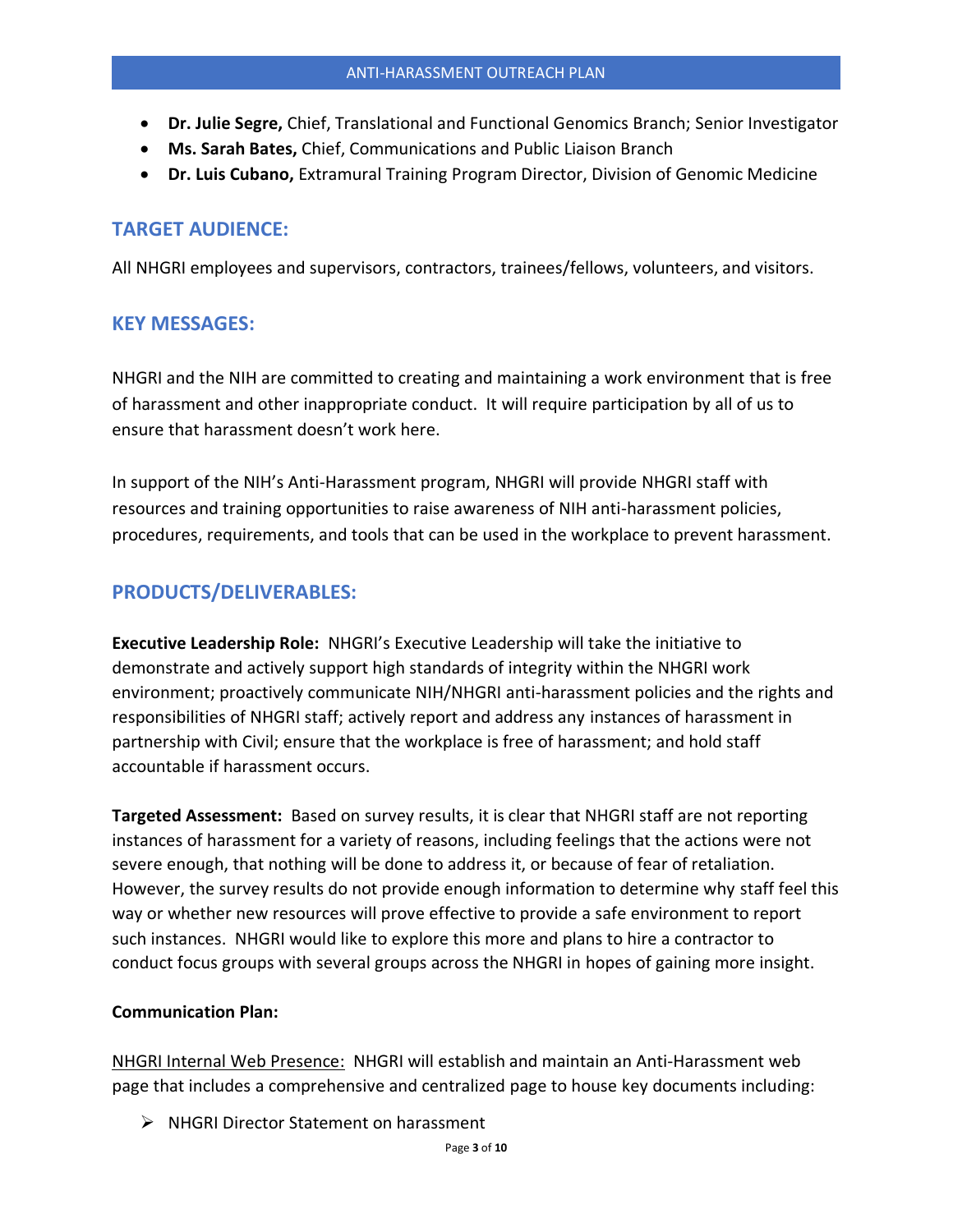- $\triangleright$  Current resources, including NIH Anti-Harassment Toolkits to address harassment
- $\triangleright$  Links and contact information for Civil; Office of Equity, Diversity and Inclusion; NIH Office of the Ombudsman
- ➢ NHGRI Survey Results (for increased transparency)
- $\triangleright$  NHGRI Anti-Harassment Outreach Plan that includes the names of NHGRI spokespeople, annual goals, and the status of those goals
- $\triangleright$  Presentations that are provided throughout the year so that individuals can refer to them

NHGRI External Communications: NHGRI will publicly demonstrate its commitment to a workplace free of harassment by doing the following:

- $\triangleright$  Create and maintain an external Genome.gov webpage that includes the NHGRI Director's Statement, relevant resource links, and current information on the NHGRI Anti-Harassment Plan
- $\triangleright$  Publish periodic awareness, educational and informative posts on the NHGRI social media outlets
- ➢ Share NHGRI anti-harassment activities and commitment to workplace free of harassment through the NHGRI Genomics Landscape (the Director's monthly newsletter that is widely distributed)

Print Materials and Toolkits: NHGRI aimed to widely promote anti-harassment in a number of ways. Anti-harassment Posters were placed in hallways in all NHGRI buildings including 10, 12A, 31, 35, 49, 50, 5625 Fishers Lane, 6700 Rockledge Drive, and Bayview in Baltimore. In addition, posters were placed in bathroom stalls in NHGRI areas because the bathroom is often a place of retreat following a harassment event. Other resource posters displayed in NHGRI spaces across campus and on plasma screens in IC suite/lobbies. Anti-harassment notifications are also now prominently displayed via digital signage in all NHGRI buildings/hallways.

All-Hands Town Halls: NHGRI is planning an All-Hands Town Hall in May/June 2020 to share NHGRI's Workplace Climate Survey Data, discuss the NHGRI specific Anti-Harassment Plan, answer questions related to policy and resources, and raise awareness of IC-specific efforts relating to Anti-Harassment. This meeting will be videocast to ensure maximum participation and access to information. NHGRI is also exploring an additional Town Hall in the Fall to address general online behavior (e.g., social media, email, etc.) in both personal and professional capacities because harassment can occur in these venues as well. Topics will include best practices for social media/online behavior, Hatch Act, and cyber bullying and harassment.

Newsletters and Email Communications: NHGRI now provides regular communication and education regarding NHGRI's anti-harassment efforts and training requirements and opportunities through the NHGRI Executive Officer's weekly newsletter (TuesNews@2). The NHGRI Intramural Training Office includes anti-harassment awareness, reminders and resources that target NHGRI trainees.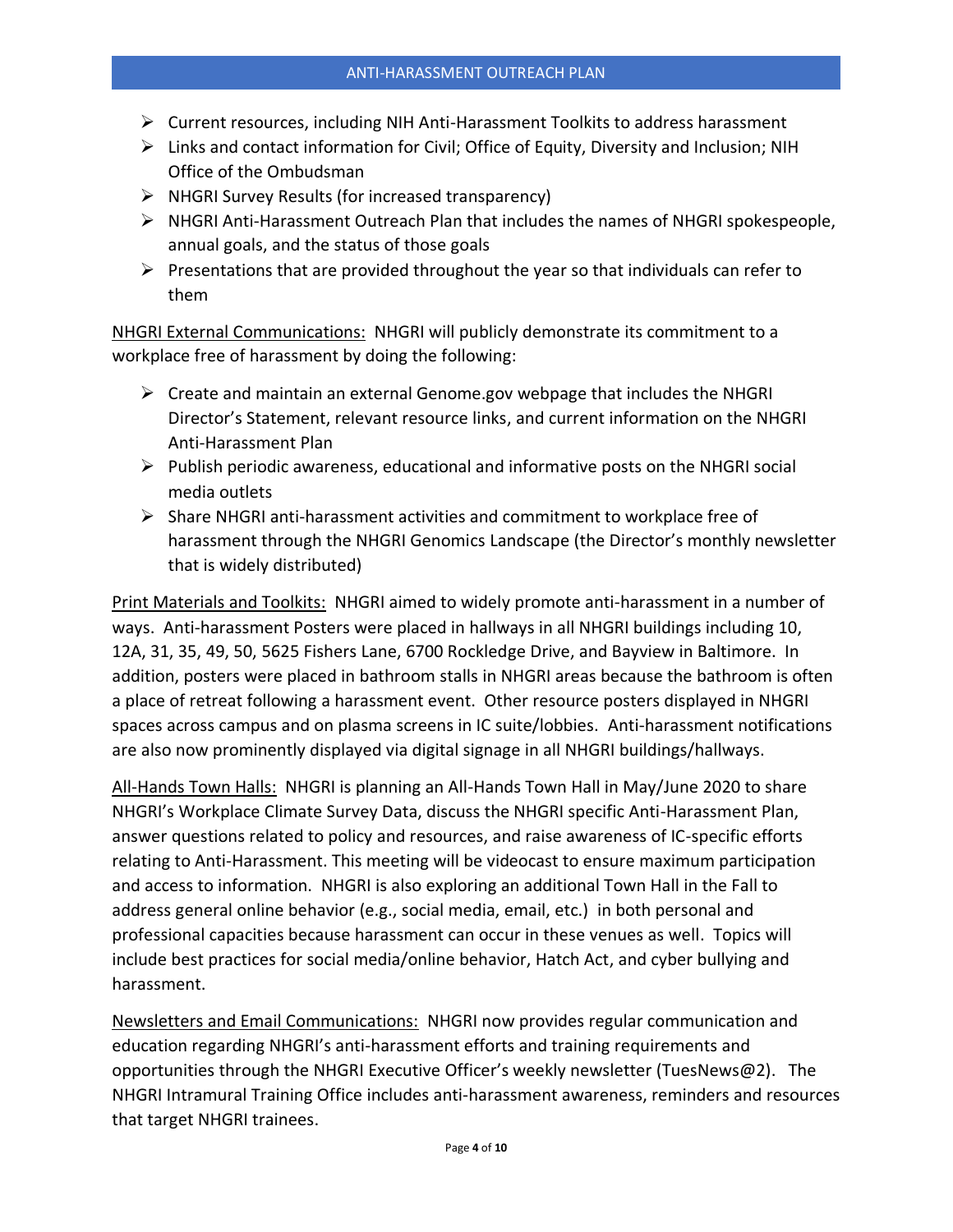Implicit Bias Training and Education: NHGRI has incorporated implicit bias training immediately before search committees gather to assess and consider candidates for senior level positions (e.g., Tenure-track, Tenured positions). This has proven effective and we will be developing a resource to provide to all hiring managers and search committees moving forward.

Anti-harassment Information Tables: NHGRI's Management Analysis and Workforce Development Branch hosts anti-harassment and incivility information at the Annual All-Hands NHGRI Symposium, providing in-person opportunities for all staff to learn more about the resources available to address harassment.

#### **Training Courses:**

Mandatory Training: In addition, the above activities, NHGRI also actively promotes training requirements and opportunities. NHGRI ensures 100% compliance with all mandatory training by tracking it closely and cutting off accounts if the training is not taken. Mandatory training for 2020 includes:

- $\triangleright$  Employees must complete the NIH POSH/No Fear training.
- $\triangleright$  NHGRI will offer bystander training to 60+ staff in FY 2020, with plans to more broadly provide this training in 2021-2022.
- $\triangleright$  Trainees will be required to participate in the Office of Intramural Training and Education (OITE) training.
- $\triangleright$  NHGRI supervisors will be required to participate in an NHGRI session that goes over the training provided by OITE so that they are aware of what training their trainees are receiving.
- $\triangleright$  NHGRI staff will be required to participate in the Spring All-Hands Town Hall that will focus solely on anti-harassment efforts, NHGRI survey results, and NIH resources (e.g., Civil, EDI, Ombudsman, etc.).

Other Training: NHGRI leadership will incorporate regular reminders in regular staff meetings to continue to emphasis the importance of civility and respect in the workplace. The Intramural Training Office will incorporate wellness activities for its trainees during trainee events, including the annual Training Retreat.

**New Hire Onboarding:** NHGRI has established an Onboarding web presence for all new staff at: <https://inside.genome.gov/20010822>

#### **PMAP Language: Mandatory Language was added to all FTE performance plans as follows:**

All Employees: Anti-Harassment -- Consistently communicates in a manner that promotes and facilitates a safe and civil organizational culture; promptly reports harassment or inappropriate conduct; and cooperates fully in administrative inquiries of allegations of harassment and inappropriate conduct.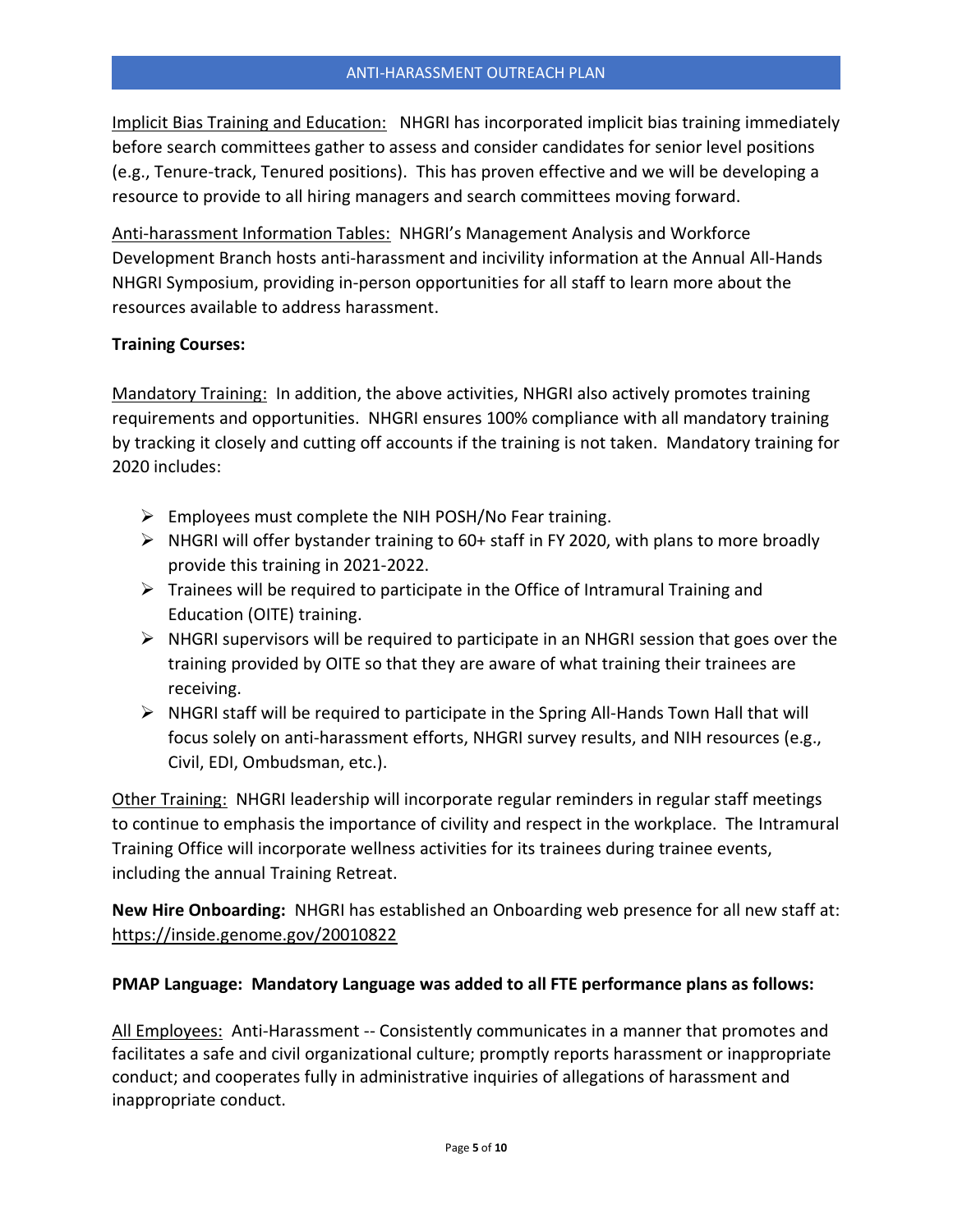Supervisors: Anti-Harassment -- Consistently works to prevent and address harassment and inappropriate conduct in the workplace, promotes a safe and civil organizational culture, and creates an environment where all individuals are treated with respect and dignity; and actively supports the implementation of NHGRI's Anti-Harassment Plan.

**Staff Meetings:** NHGRI aims to incorporate civility and professionalism throughout the organization. Throughout the year, NHGRI leadership will promote the anti-harassment activities, resources, and trainings during regular staff meetings. In addition, NHGRI holds an annual All-Hands Symposium that provides opportunities to share NHGRI's anti-harassment activities through an information booth; as well as Town Halls specifically targeting antiharassment activities.

**Anti-Harassment Liaison/Workgroup/Committee/Task Force:** NHGRI established a working group of representatives across the NHGRI to address and champion anti-harassment efforts across the IC. This workgroup meets frequently to assist in the development, dissemination and socialization of various anti-harassment initiatives and policies within NHGRI; attend bi-weekly working group meetings; participate in NHGRI anti-harassment events, such as the April/May 2020 All Hands NHGRI Town Hall; and serve as a Champion for identifying, disseminating, and promoting anti-harassment resources and information throughout the NHGRI.

**Trans-NIH Collaboration:** NHGRI is a highly collaborative organization, and we frequently partner with other ICs and offices to benchmark with others, share best practices, and develop programs. Specifically, we:

- $\triangleright$  Collaborate with Civil to develop and or provide relevant training on anti-harassment to help address survey concerns that staff are not reporting incidences of harassment.
- $\triangleright$  Stay actively involved in the trainee (vulnerable population) anti-harassment training with OITE.
- ➢ Partner with EDI, Civil, Ombudsman, and EAP, and include them in the NHGRI Town Hall and faculty trainings to serve as experts and resources.
- $\triangleright$  Partner with Hannah Valantine to obtain training on implicit bias.
- $\triangleright$  Partner with NCATS to provide Bystander Training for first cohort of staff.
- $\triangleright$  NHGRI Executive Officer attends Community of Practice meetings with 5 other Executive Officers biweekly to share best practices and inform collaborative strategy development on a broad range of management initiatives, including anti-harassment efforts.

**Consistent Disciplinary Approach:** NHGRI partners with Civil, EDI, and EAP as appropriate to consistently address harassment and incivility matters with proper remediation.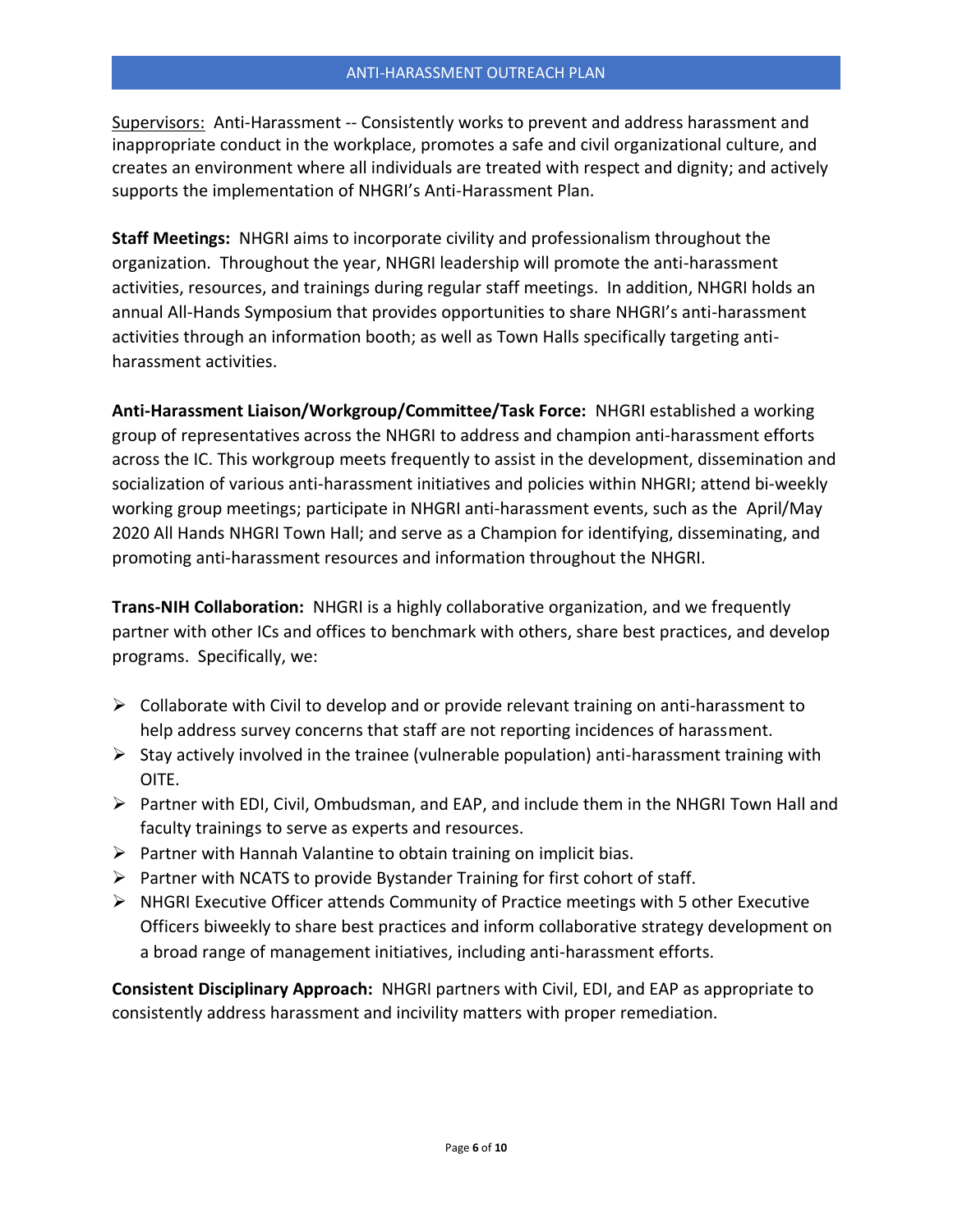# **ROLLOUT SCHEDULE:**

| Month(s) and<br>Year | Item                                                                                                                                                                                                                                                                                                                                                                                                                          | <b>ICO Partners</b>                       | Status*   |
|----------------------|-------------------------------------------------------------------------------------------------------------------------------------------------------------------------------------------------------------------------------------------------------------------------------------------------------------------------------------------------------------------------------------------------------------------------------|-------------------------------------------|-----------|
| <b>Nov 2018</b>      | 100% Watched NIH Anti-Harassment<br>Video                                                                                                                                                                                                                                                                                                                                                                                     | EO, Training<br>Coordinator,<br>Deputy EO | Completed |
| Dec 2018             | Anti-Harassment Intranet Website                                                                                                                                                                                                                                                                                                                                                                                              | Director, EO, DEO                         | Completed |
| Dec 2018             | Display Anti-Harassment graphics<br>and messages with resource<br>information on NHGRI plasma<br>screens in high traffic areas in all<br>buildings                                                                                                                                                                                                                                                                            |                                           | Completed |
| Dec 2018             | Reinforced participation in the NIH<br>Town Hall on the new Anti-<br>Harassment Program within NHGRI.<br>(December 2018)                                                                                                                                                                                                                                                                                                      |                                           | Completed |
| Dec 2018             | Distribute Anti-Harassment posters<br>to all floors and all buildings across<br>the NHGRI.                                                                                                                                                                                                                                                                                                                                    |                                           | Completed |
| Dec 2018             | Create and distribute folders to 100%<br>of NHGRI supervisors. Folders<br>include Anti-harassment posters,<br>table cards, the NIH Policy for<br>Preventing and Addressing<br>Harassment and Inappropriate<br>Conduct, and the toolkits for<br>Managers and Supervisors,<br>Employees, Trainees, and<br>Contractors, as well as the toolkit for<br>Managers and Supervisors on<br>Personal Relationships in the<br>Workplace. |                                           | Completed |

Please include previously implemented and planned activities.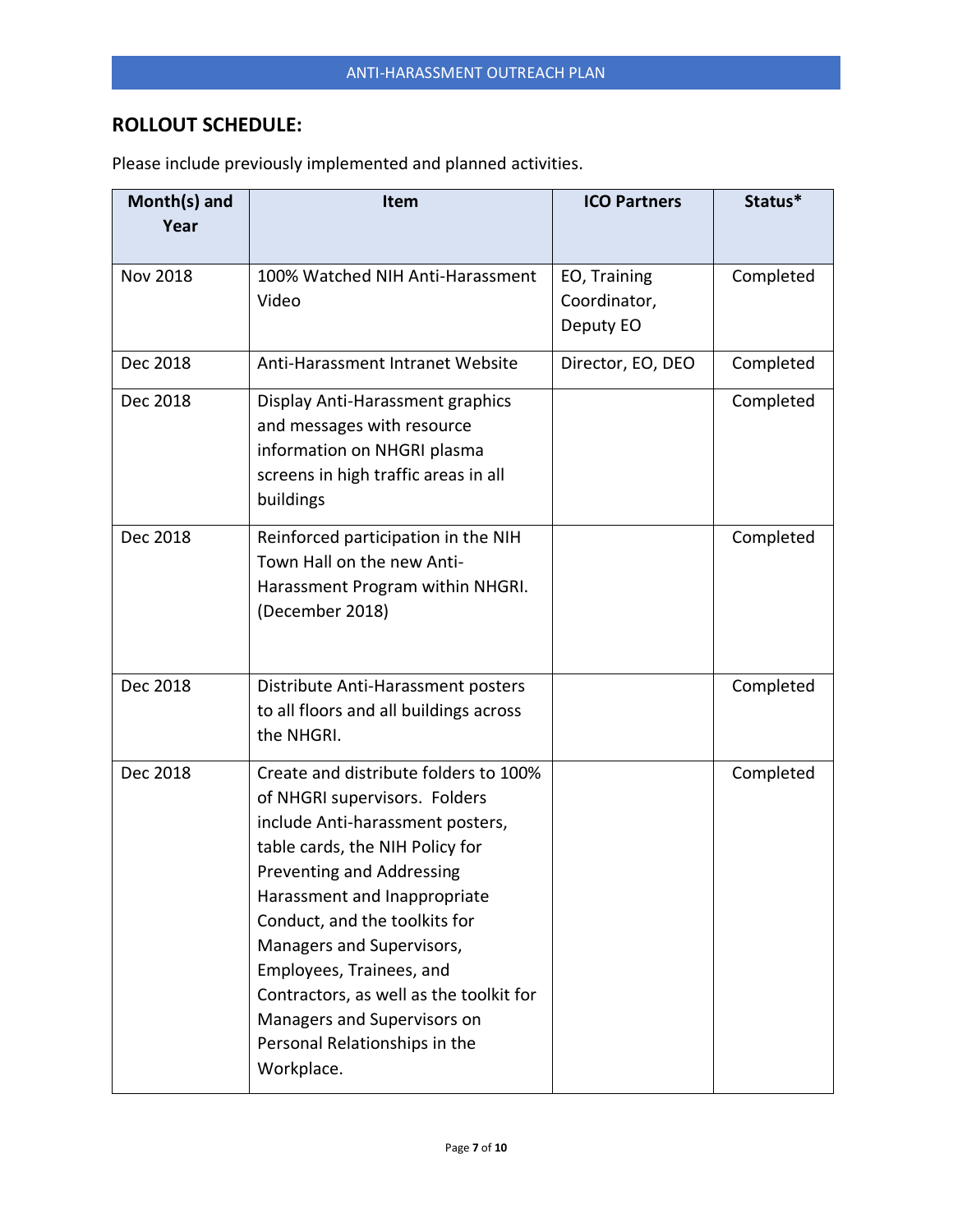| April 2019            | Achieved a 50.8% response rate to<br>the Workplace Climate Survey. (April<br>2019)                                                                            | Completed |
|-----------------------|---------------------------------------------------------------------------------------------------------------------------------------------------------------|-----------|
| January-April<br>2019 | Provided 4 Lunch and Learn in-<br>person trainings for NHGRI<br>supervisors where case studies were<br>discussed.                                             | Completed |
| August 2019           | <b>Expanded locations to display Anti-</b><br>Harassment posters in NHGRI<br>bathrooms                                                                        | Completed |
| August 2019           | Elevated Anti-Harassment as an<br><b>NHGRI Enterprise Risk</b>                                                                                                | Completed |
| August 2019           | Held implicit bias training for NHGRI<br>senior leadership, hosted by the<br><b>NHGRI Inclusion Taskforce.</b>                                                | Completed |
| September<br>2019     | Ensured 100% of staff completed the<br>mandatory Anti-Harassment Training<br>(No FEAR/POSH).                                                                  | Completed |
| November<br>2019      | NHGRI Director participated in<br><b>Bystander Training at NHGRI</b><br>Leadership Forum.                                                                     | Completed |
| Jan 2020              | Include performance language in all<br>staff performance plans regarding<br>Anti-harassment responsibilities at all<br>levels.                                | Completed |
| Jan 2020              | Present Survey Results to<br>Leadership/Director's Working Group                                                                                              | Completed |
| Jan 2020              | Create an NHGRI Anti-Harassment<br>Workgroup to come up with<br>initiatives, policy, etc. to address<br>results from survey and feedback<br>received from IC. | Ongoing   |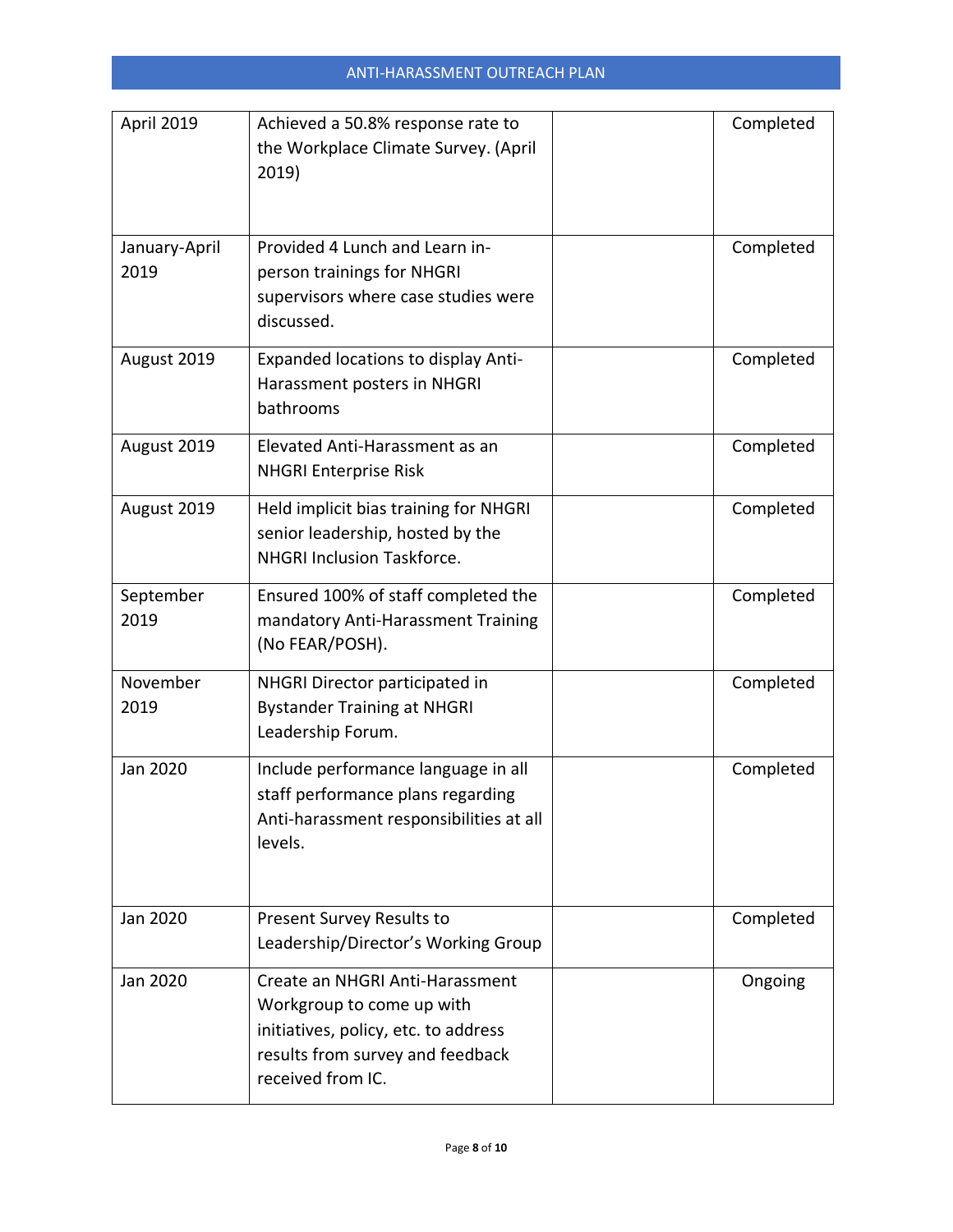| Dec 2019-2020              | Partner with the Office of Intramural<br>Training and Education to ensure all<br>NHGRI Trainees attend training.                                                                                                                                                                        | In Progress |
|----------------------------|-----------------------------------------------------------------------------------------------------------------------------------------------------------------------------------------------------------------------------------------------------------------------------------------|-------------|
| <b>Fall 2020</b>           | Hold a training session for all NHGRI<br>trainees, once the OITE training is<br>completed                                                                                                                                                                                               | In Progress |
| March-<br>December<br>2020 | Analyze and discuss Workplace<br>Climate Survey results with NHGRI<br>top leadership and key spokespeople<br>to evaluate areas of concern with<br>respect to harassment and develop<br>action plans in partnership with<br>leadership to mitigate and eliminate<br>harassment at NHGRI. | In Progress |
| March/April<br>2020        | Arrange for Bystander Training/Bias<br>Interrupters to help identify ways for<br>people to know how to stop<br>inappropriate behavior as it occurs.                                                                                                                                     | In Progress |
| May/June 2020              | Host NHGRI Town Hall in partnership<br>with NIH CIVIL to focus on the Anti-<br>Harassment Plan, Survey Results, IC<br>culture and an opportunity for<br>questions and discussion.                                                                                                       | In Progress |
| <b>Fall 2020</b>           | Host and NHGRI Town Hall to address<br>social media and online presence<br>best practices including but not<br>limited to: Hatch Act, Cyber<br>bullying/harassment, Twitter, etc.                                                                                                       | In Progress |
| <b>Fall 2020</b>           | NHGRI hosted training mandatory for<br>all DIR faculty to review the Trainee<br>training (OITE training) to ensure a<br>consistent message is being heard in<br>the intramural setting between<br>faculty and trainees.                                                                 | In Progress |
|                            | <b>Communicate information to NHGRI</b><br>staff via email to remind supervisors<br>of the requirement to mandatorily                                                                                                                                                                   | Recurring   |